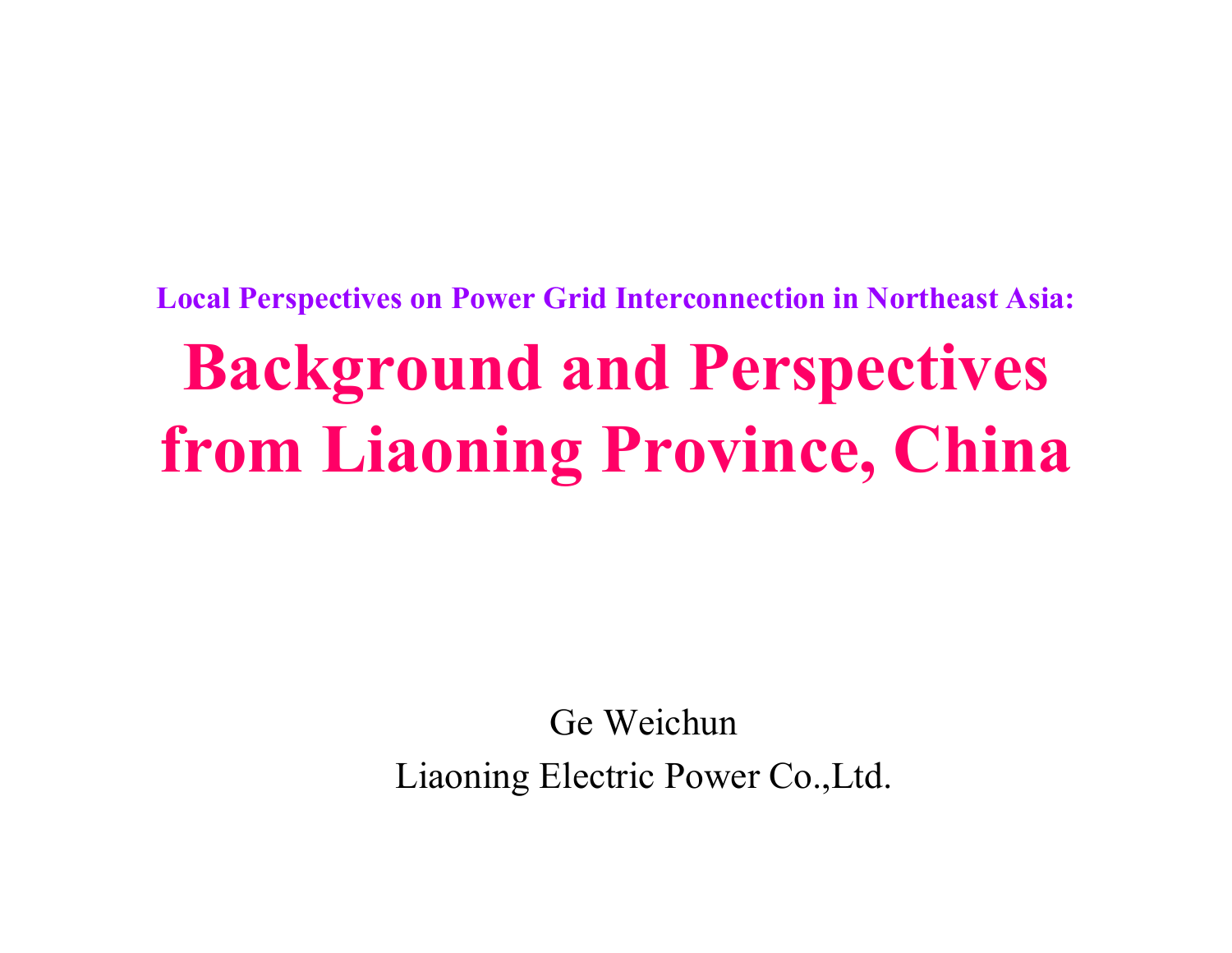# **Abstract**

- The cost and benefits for the security of the regional power grid.
- The barriers of the regional power grid interconnection in technology and management.
- The benefits of the regional power grid interconnection.
- The current and anticipated supply and demand situation in Liaoning power grid.
- The current electricity transmission and distribution system situation in Liaoning power grid.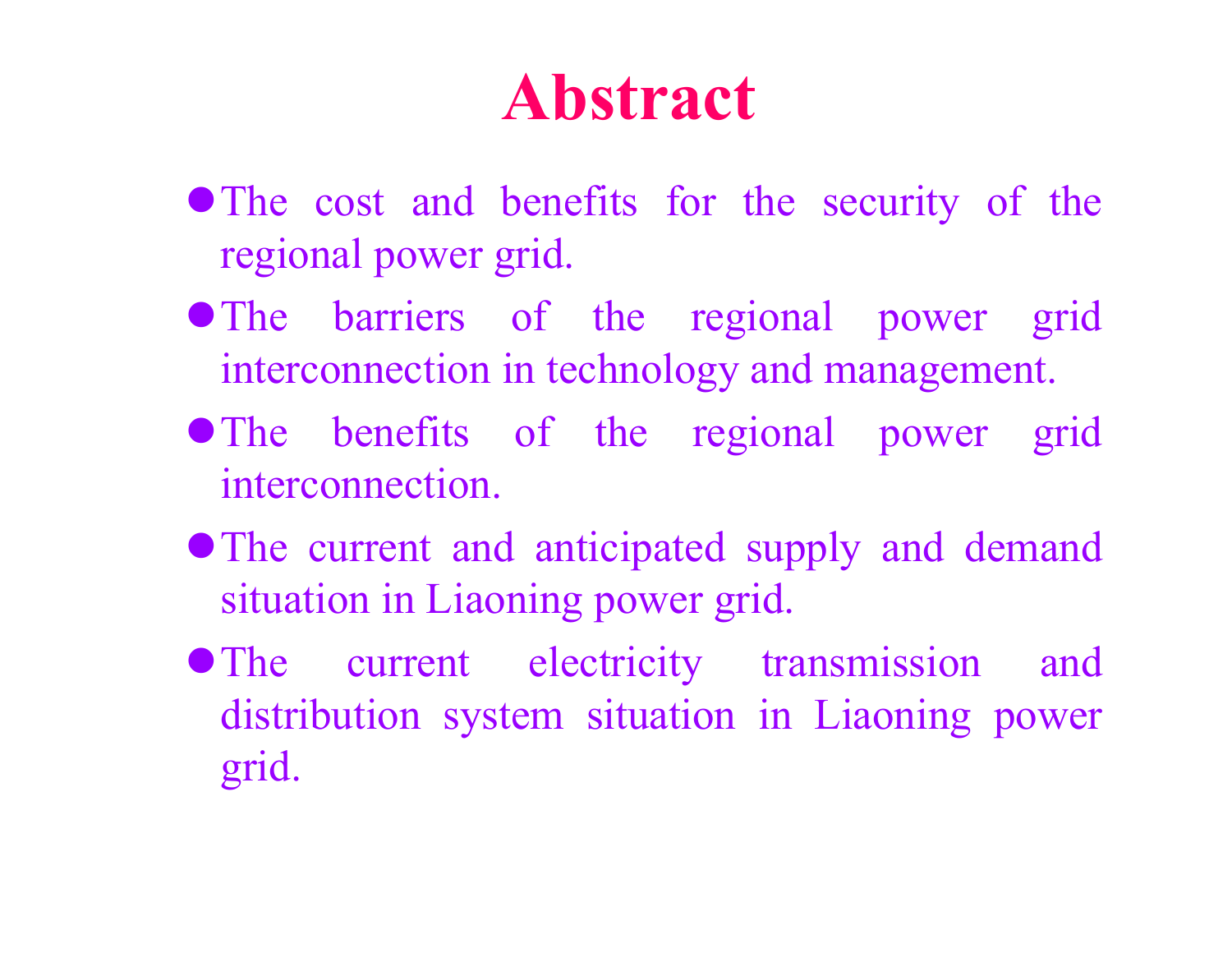# **The Cost and Benefits for the Security of the Regional Power Grid**

- The thermoelectric generators and hydroelectric generators that include the generator made in China and introduced are transformed at the automation, which raises the security of the power plant, generating capacity of the generator and work effectiveness, and satisfy the demand of automatic generation control in the power system. The enormous benefits are obtained.
- The transformer stations are transformed at the automation to satisfy the monitoring and control for the various kinds of facilities and finish the remote control in dispatching center. Finally, the unattended substation is completed.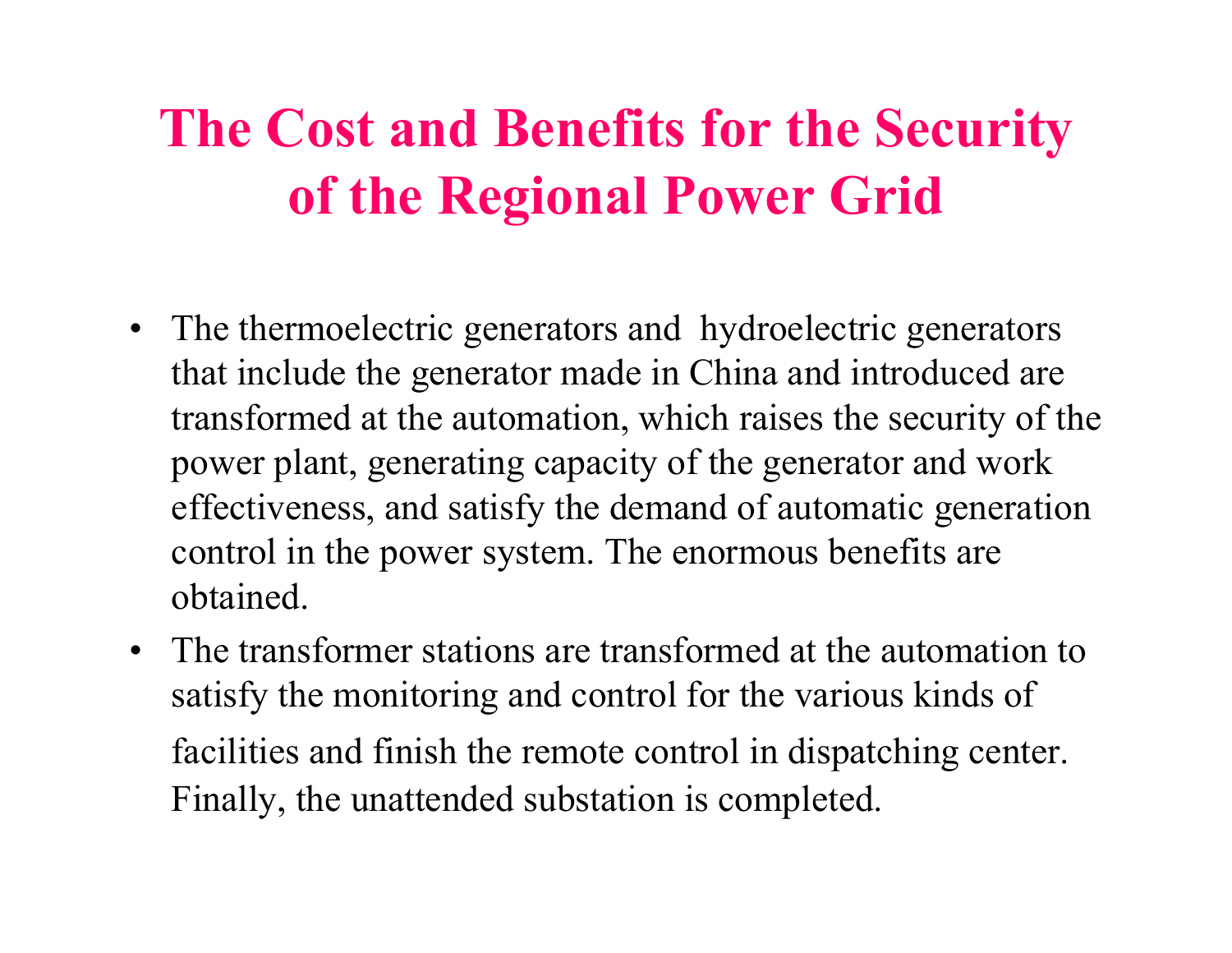**The Cost and Benefits for the Security of the Regional Power Grid**

- $\bullet$  The dispatching center makes use the various kinds advanced application soft to analyze the power grid for the security and stability. A great deal of advanced relay protection sets are applied to raise the security. The communication system based on ATM will be built recently. The accident of the power grid happened never.
- $\bullet$  The facilities of the electricity transmission and distribution system at the operating state are monitored online to ensure the security of these facilities. Specially, the various kinds of advanced technologies are used for the monitoring and determination the accident of transformer, switch and line.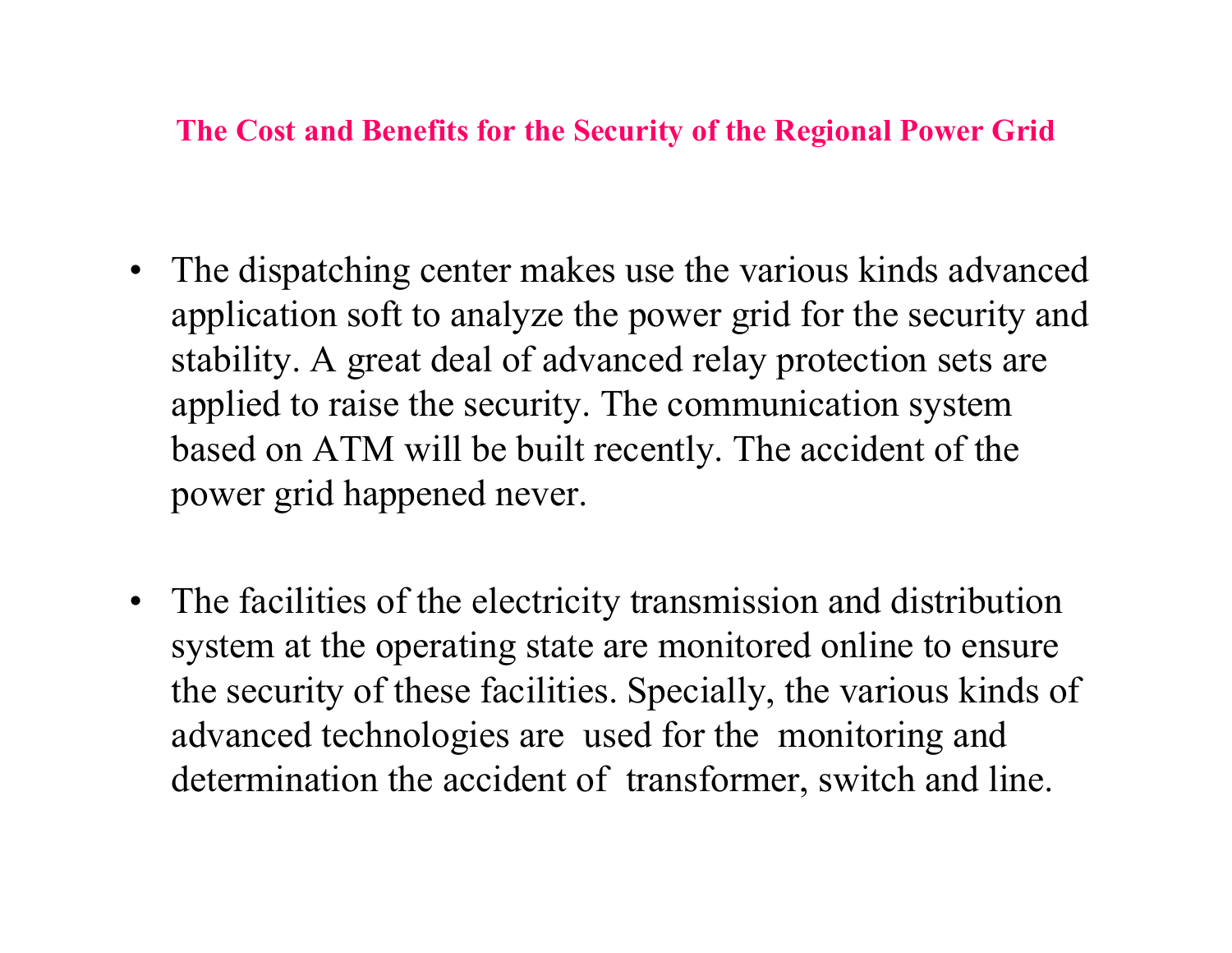## **The Barriers of the Regional Power Grid Interconnection in Technology and Management**

- $\bullet$ The Barriers and resolving methods of the regional power grid interconnection in technology include:
	- The stability control technology.
		- » Transient stability must be controlled by the controllable series compensators for tie lines if both regional power grids are weak link, for example one tie line or two tie lines.
		- » Voltage must be controlled by static var compensators for the connecting substation.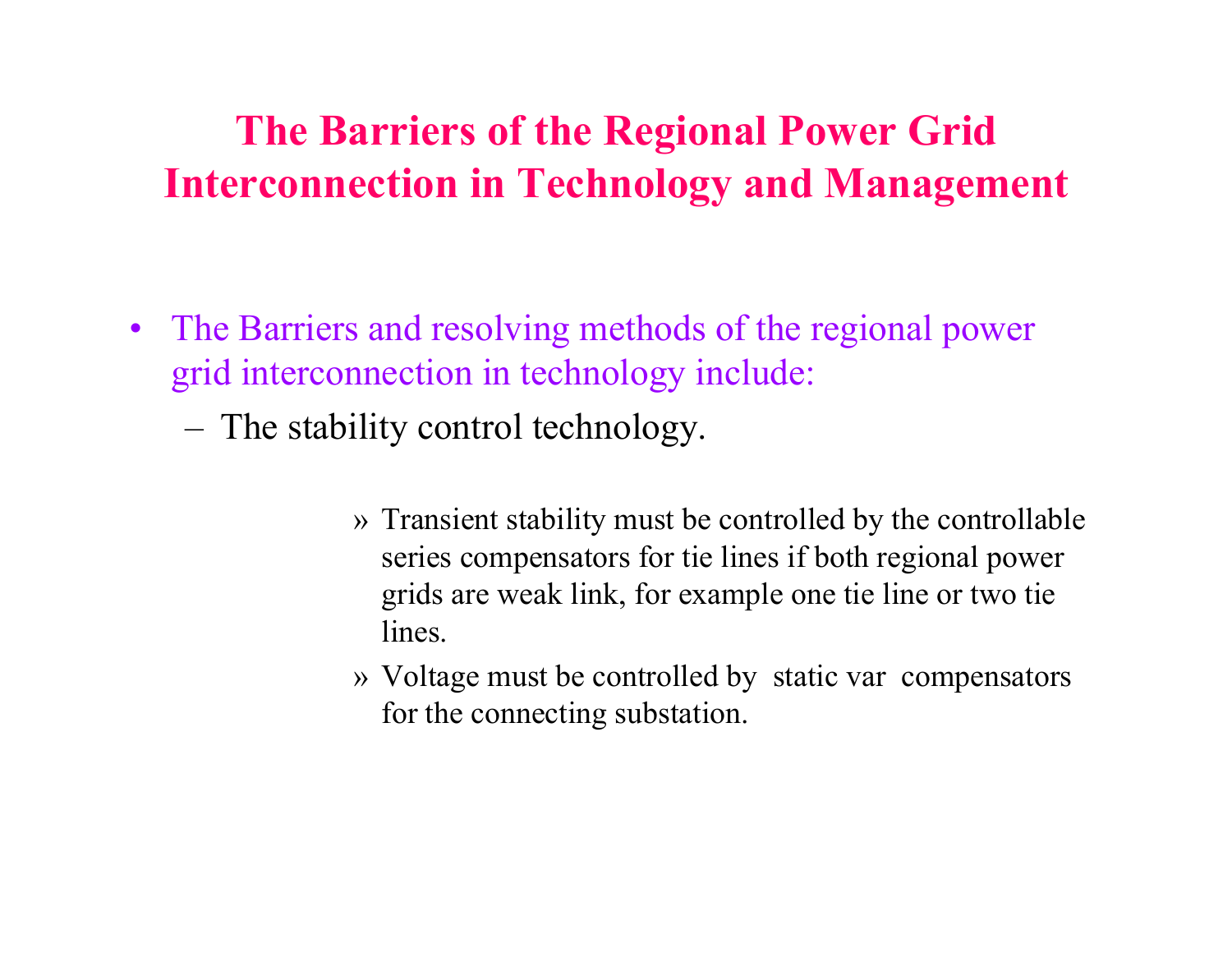### **The Barriers of the Regional Power Grid Interconnection in Technology and Management**

- The power flow (active power and reactive power) control technology.
	- The active power must be controlled, otherwise the frequency control is very difficult.
- The frequency control technology
	- Automatic generation control is needed to control frequency, if the active power in the tie line is not controllable, the higher dispatching center is needed to control the frequency in the power grid, the dispatching center of the regional power grid is needed to control the power flow of the tie lines. When the tie line trips or repairs, the dispatching center of the regional power grid can control the frequency itself.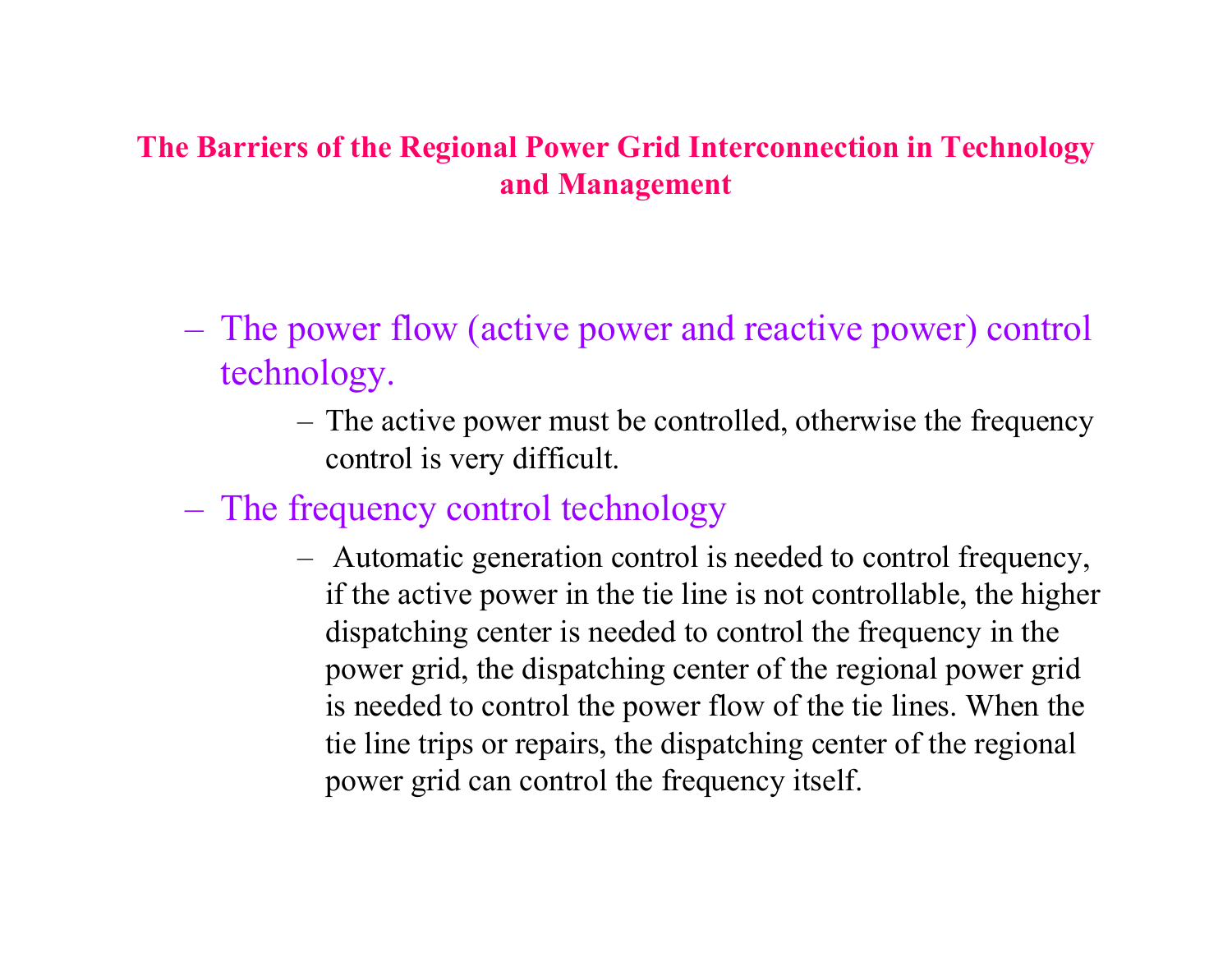### **The Barriers of the Regional Power Grid Interconnection in Technology and management**

– Automatic generation control technology



- AGC0 must have enough generating capacity to control the frequency
- AGC1 and AGC2 must have enough generating capacity to control the power flow of the tie lines and frequency when the tie lines trip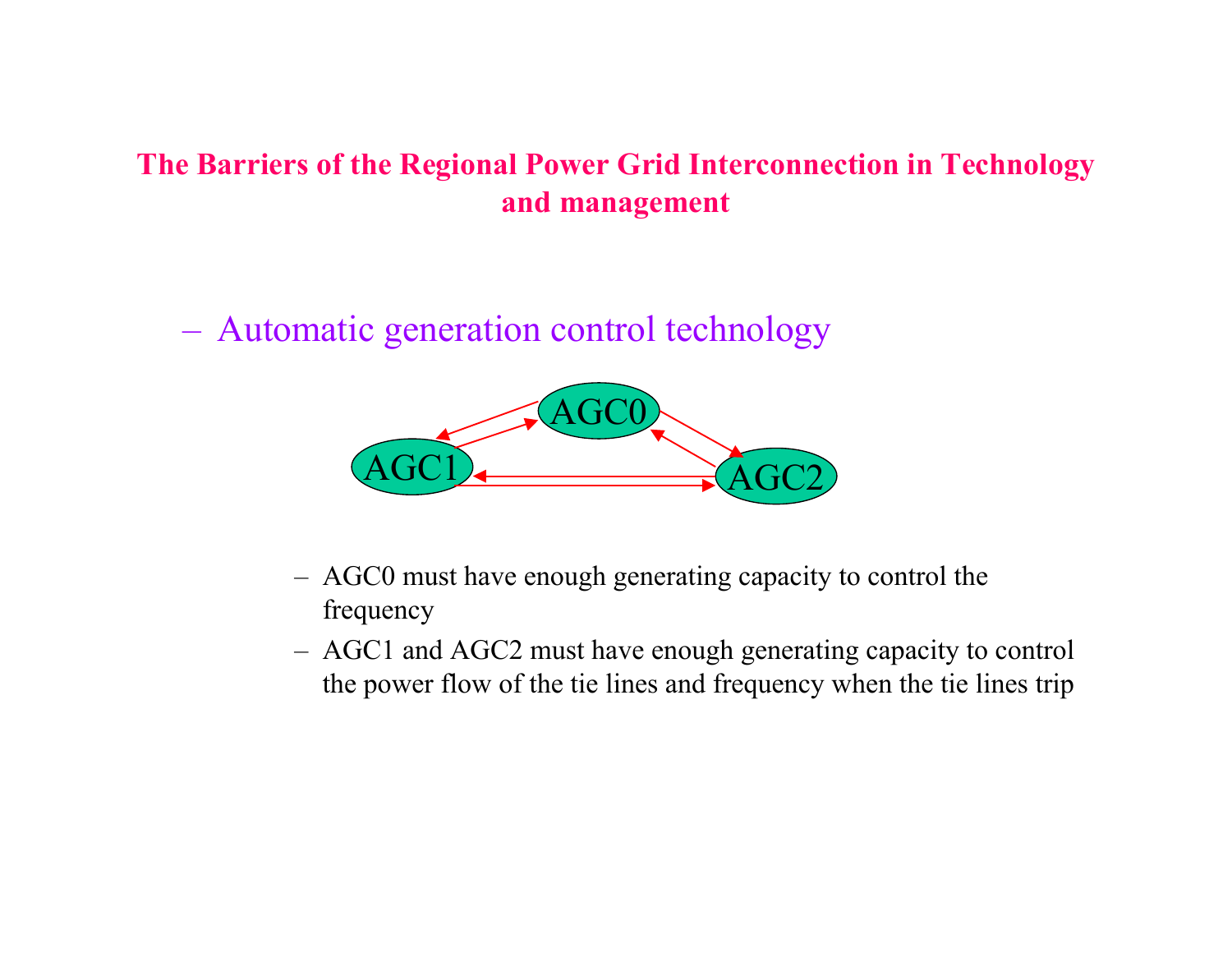### **The Barriers of the Regional Power Grid Interconnection in Technology and Management**

- The Barriers of the regional grid interconnection in management include:
	- The higher grade dispatching center is demanded to manage the operation for the tie lines and the generators of enough capacity to control the frequency.
	- The information management: operating information, electric quantity and other parameters.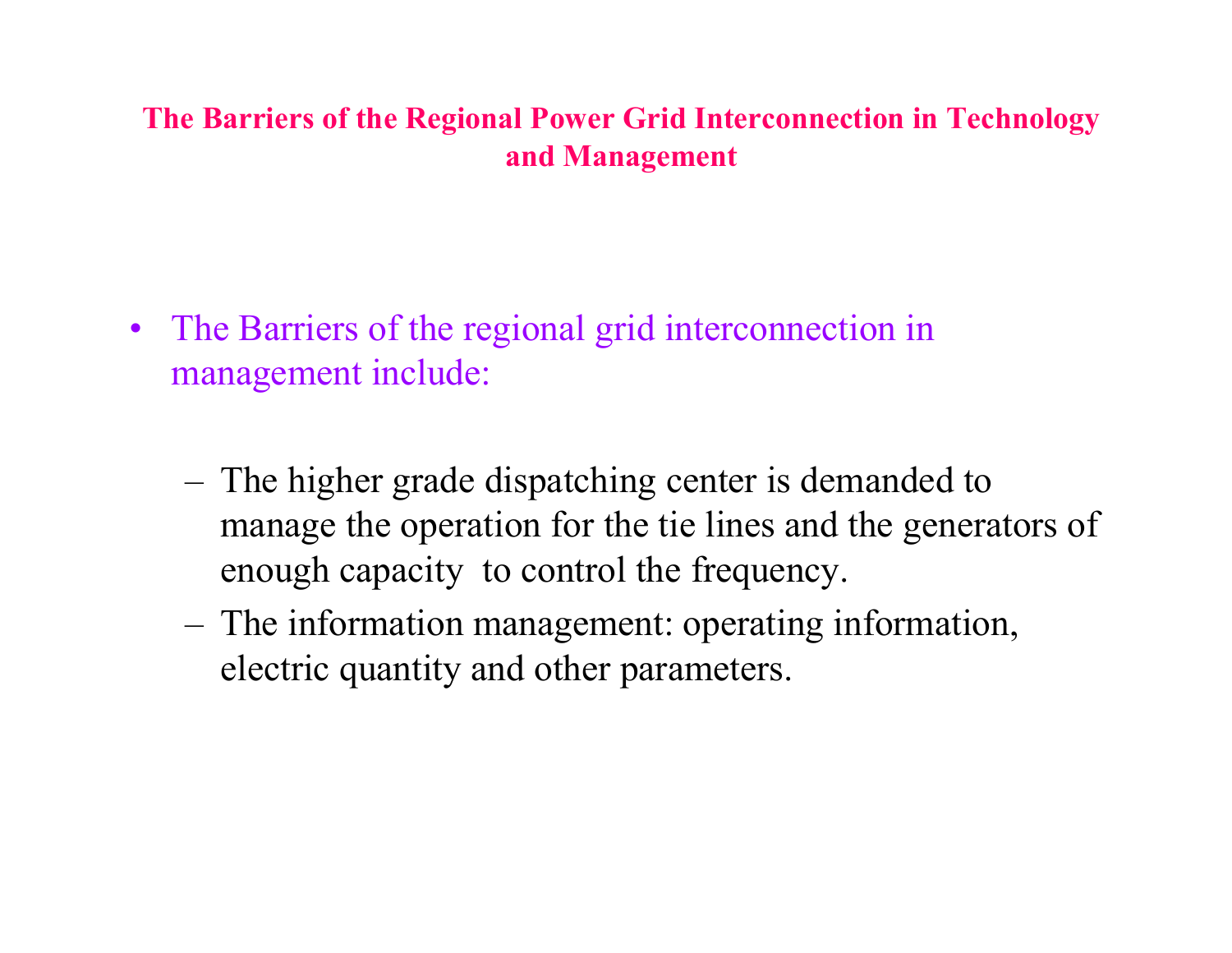### The Benefits of the Regional Power Grid Interconnection

- •Accident reserve.
	- When some regional power grid happens the accident, for example, the generator of larger capacity faults, other grid can supply the support of generation through tie lines.
- Complementary of the electric price.
	- Frequently, the electric price is different both regional power grid so that one regional power grid at higher electric price may buy electricity from other one. The price is very important!

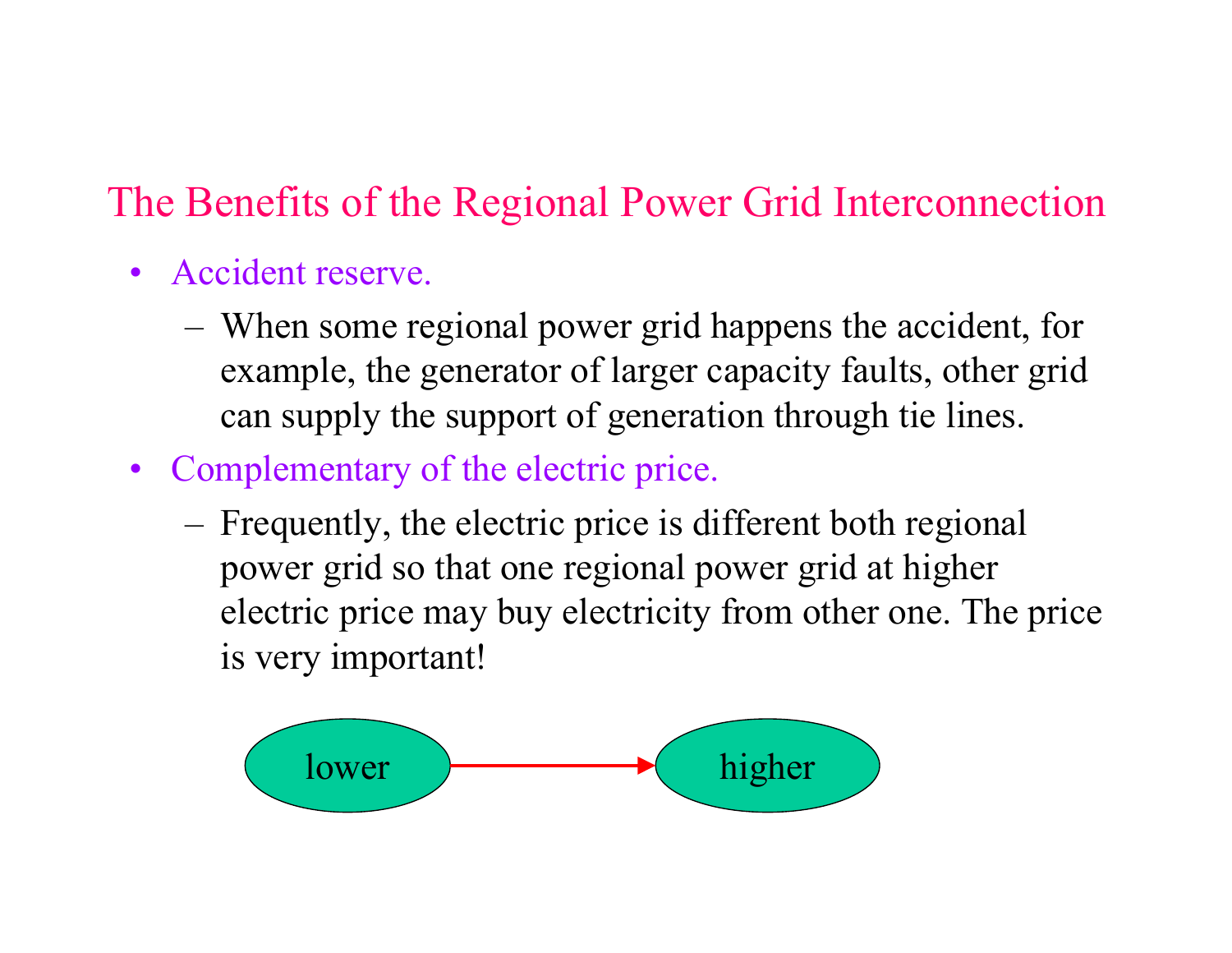The Benefits of the Regional Power Grid Interconnection

- To raise stability.
	- For regional power grid interconnection, stability is raised each one, but the stability of the tie lines must be controlled well.
- Both peak and valley load complementary.
	- The time which the peak and valley load both regional power grid appears is different so that error between peak and valley load in each one regional power grid can be decreased.
	- The error between peak and valley load is one very important index and exerts a tremendous influence for economic benefits.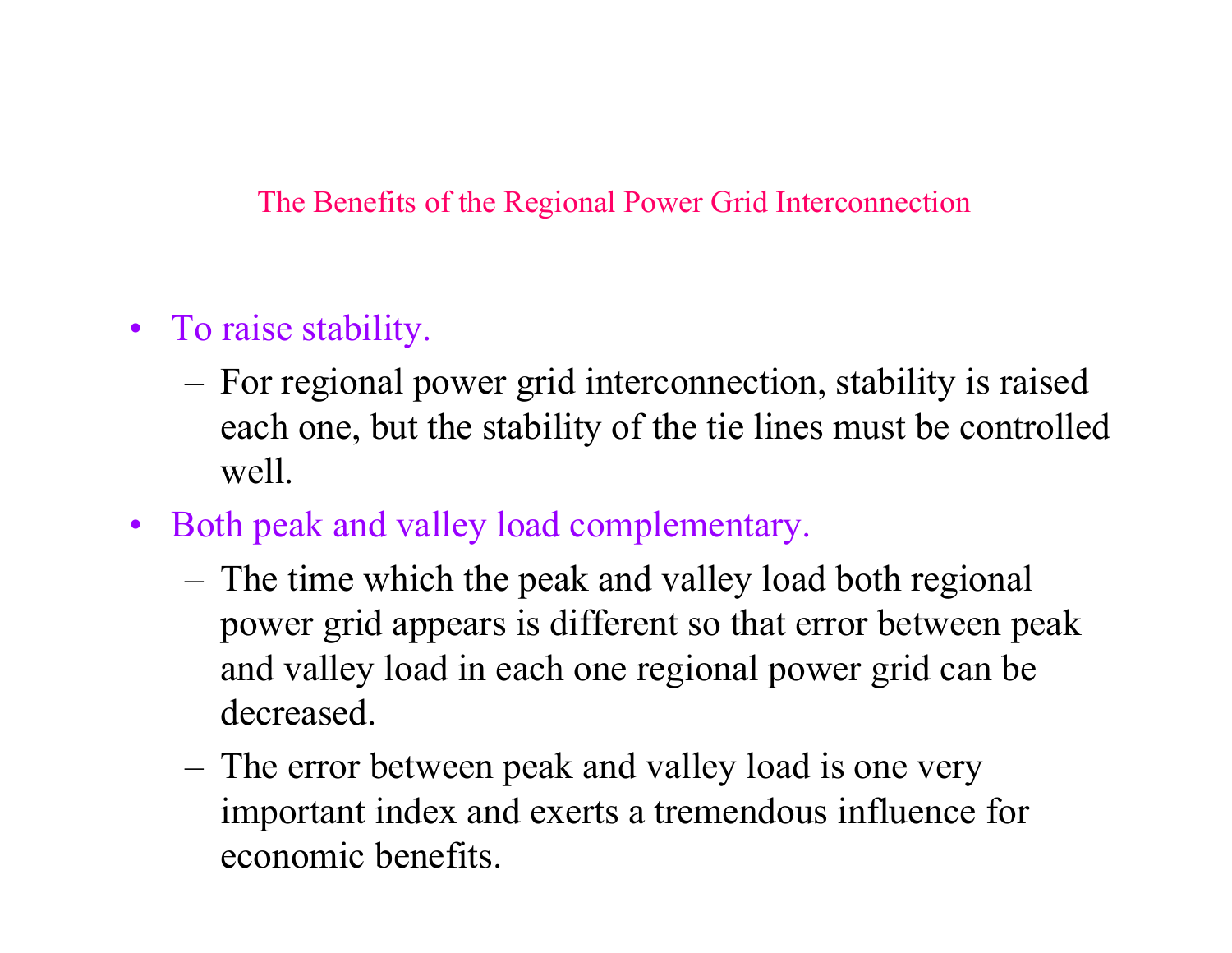### The Benefits of the Regional Power Grid Interconnection

#### $\bullet$ Meteorology complementary.

- Some regional power grid is raining or snowing and other is not, load change is great.
- Larger space is included after regional power grid interconnection, benefits is also huge at meteorology complementary.

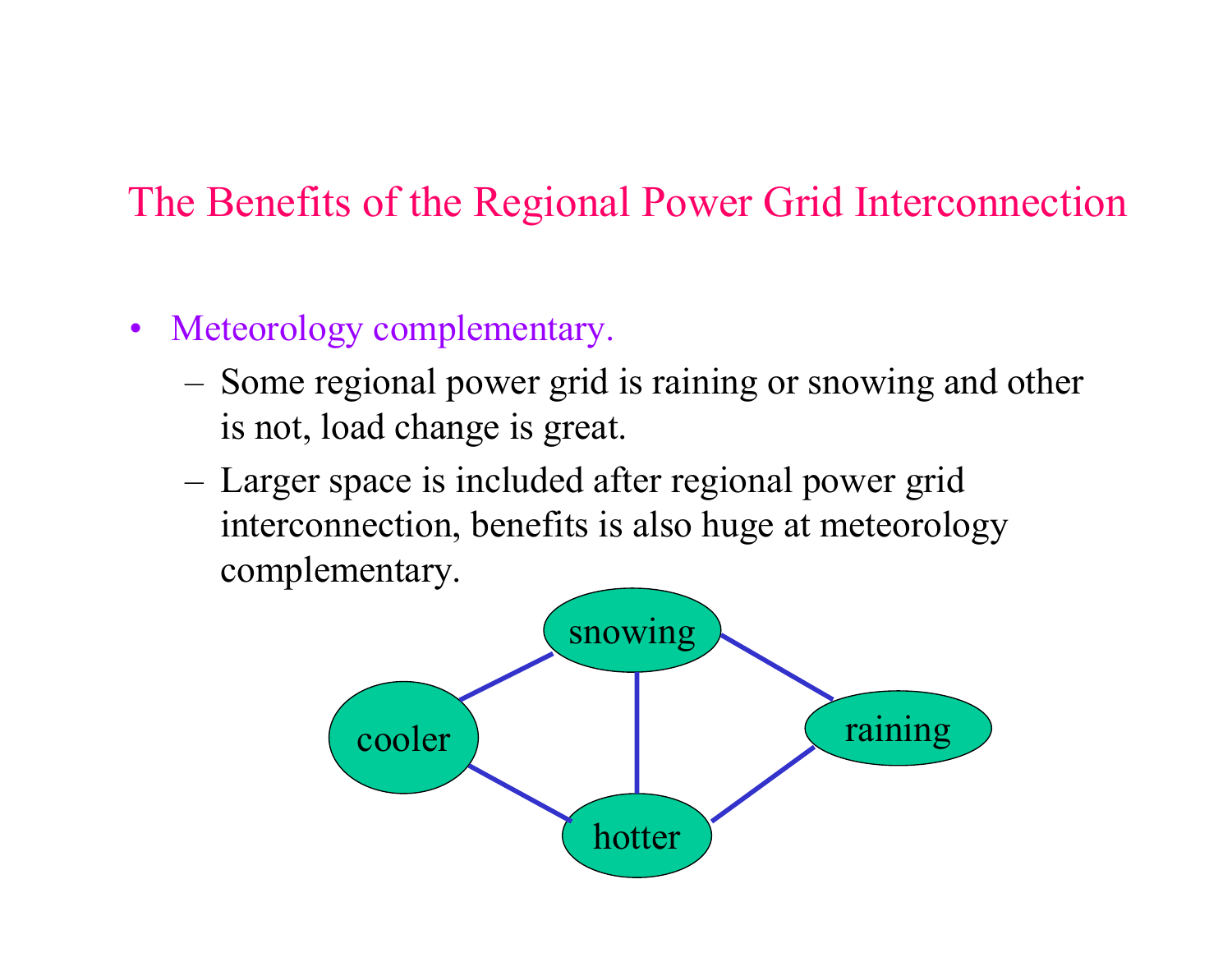## The Current and Anticipated Supply and Demand Situation in Liaoning Power Grid

- $\bullet$ In the current supply is much larger than demand.
- $\bullet$ The power supply is mainly thermoelectricity, the most capacity is 800MW, other includes 350MW, 300MW and 200MW, hydroelectric power plants have only three, most capacity is 75MW.
- $\bullet$ The power supply builds is one very important work in Liaoning Power Grid, which must satisfy the development of the demand.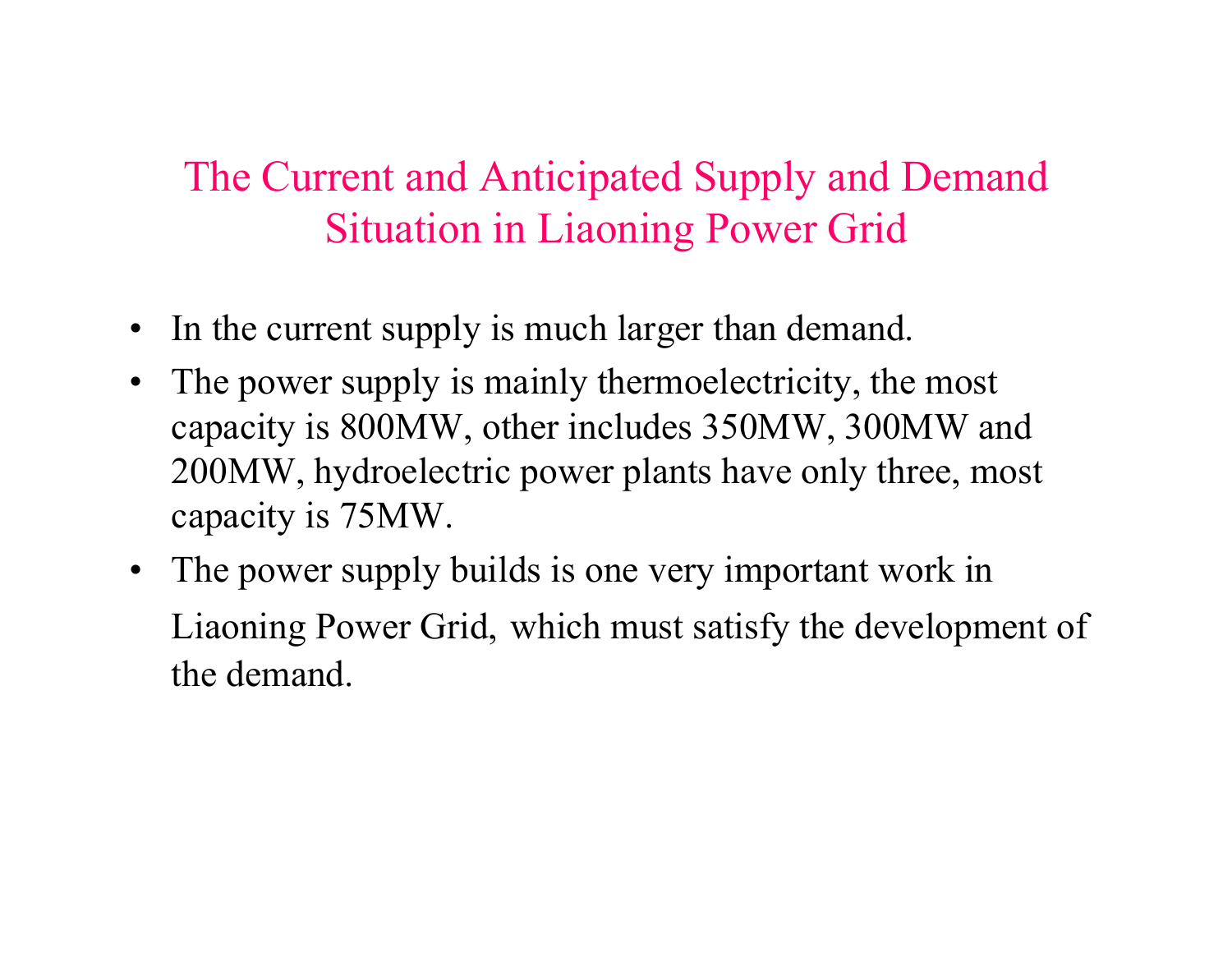### The Current and Anticipated Supply and Demand Situation in Liaoning Power Grid

 $\bullet$  The demand increases rapidly last year, and it can increase still in this year, when the higher temperature appears in the summer and when the lower temperature appears in the winter the most load appears, but power supply is enough to satisfy demand, load is larger winter than summer.

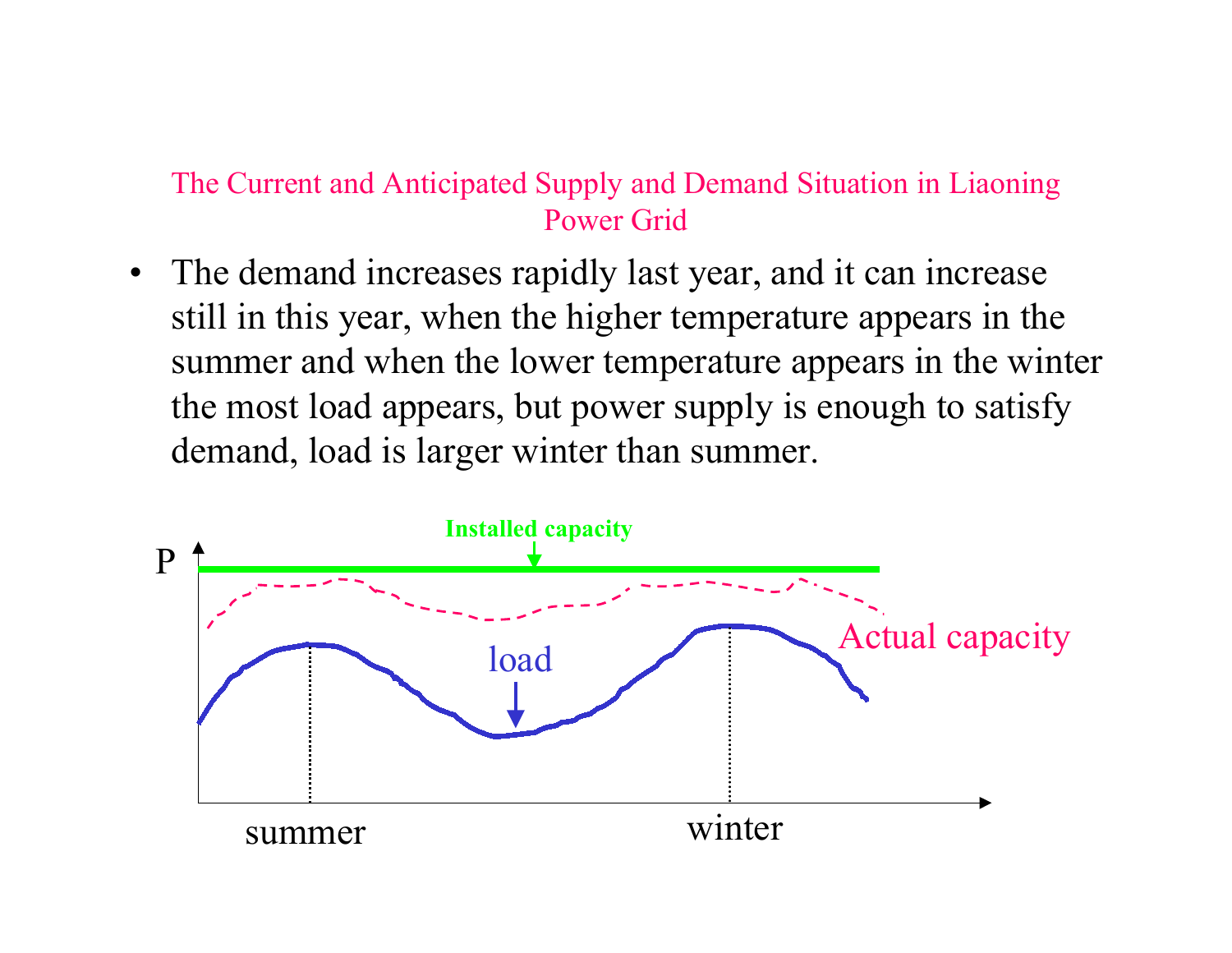- $\bullet$ The supply capacity is much larger than the demand.
- $\bullet$ The frequency is controlled easily for the above reason, the power flow of tie lines is also controlled and the controllable capacity of the generators for AGC (Automatic Generation Control) is enough to control the frequency (the qualified rate is about 99.99% for positive and negative 0.1 at the rated frequency). The great deal of sets of the low frequency load shedding and low voltage load shedding are installed for the security when the large capacity or main lines trip.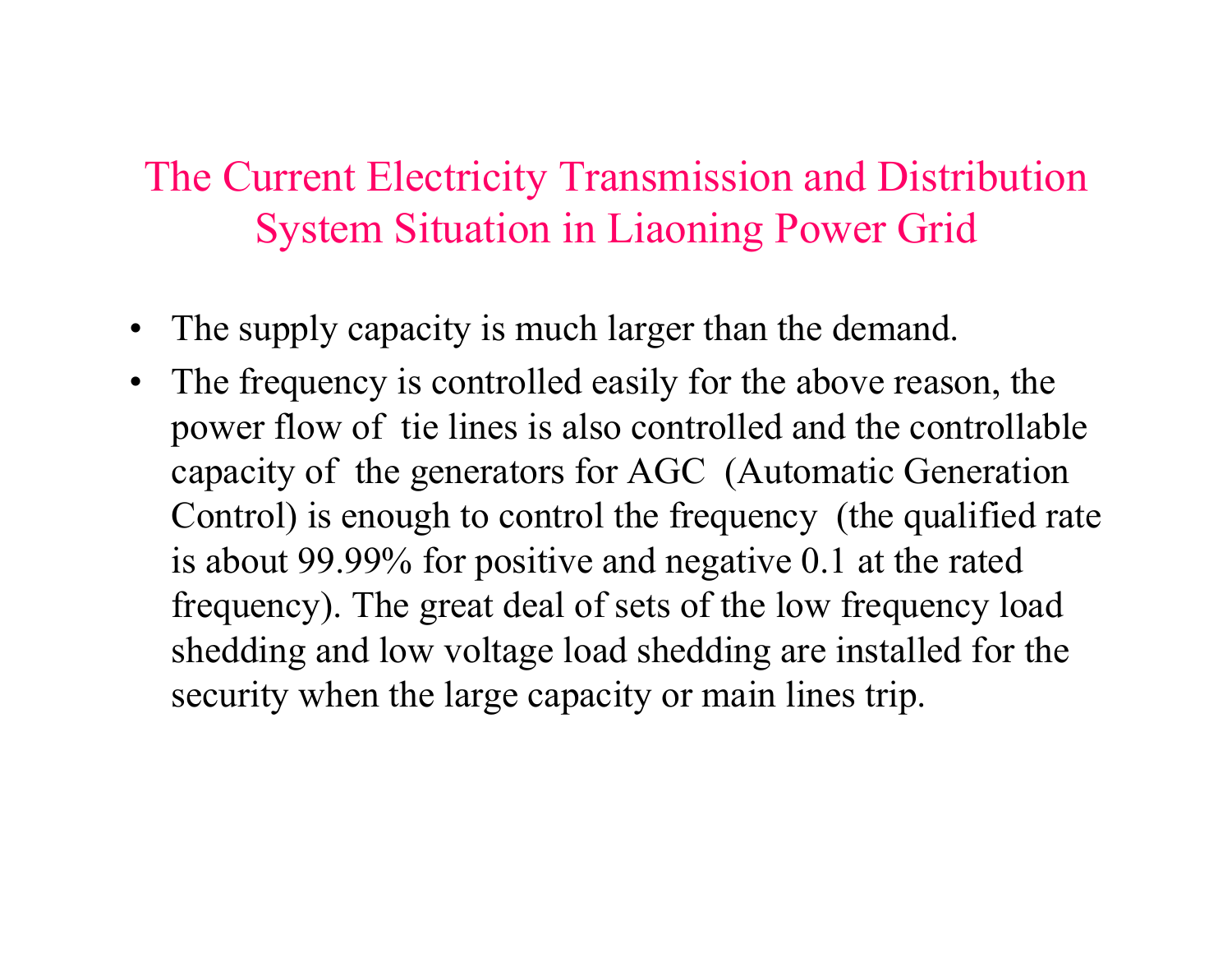- The Voltage of 220kV and 500kV is satisfied with demand at the operation (the qualified rate is about 99.5% positive and negative 5% at rated voltage) for the enough reactive to control the voltage.The voltage is mainly controlled by the reactors that are installed at 500kV lines, and reactive output of the generators for 220kV and 500kV network, but The voltage is controlled by the shunt capacitor conpensators transformer tap for 66kV and 10.5kV network.
- Equipment was made mainly in China, Some generator of larger capacity was made in Russia and Japan, which 800MW and some 300MW was made in Russia and 350MW was made in Japan. Old equipment has been transformed recently. Power grid is being stable and safe operation.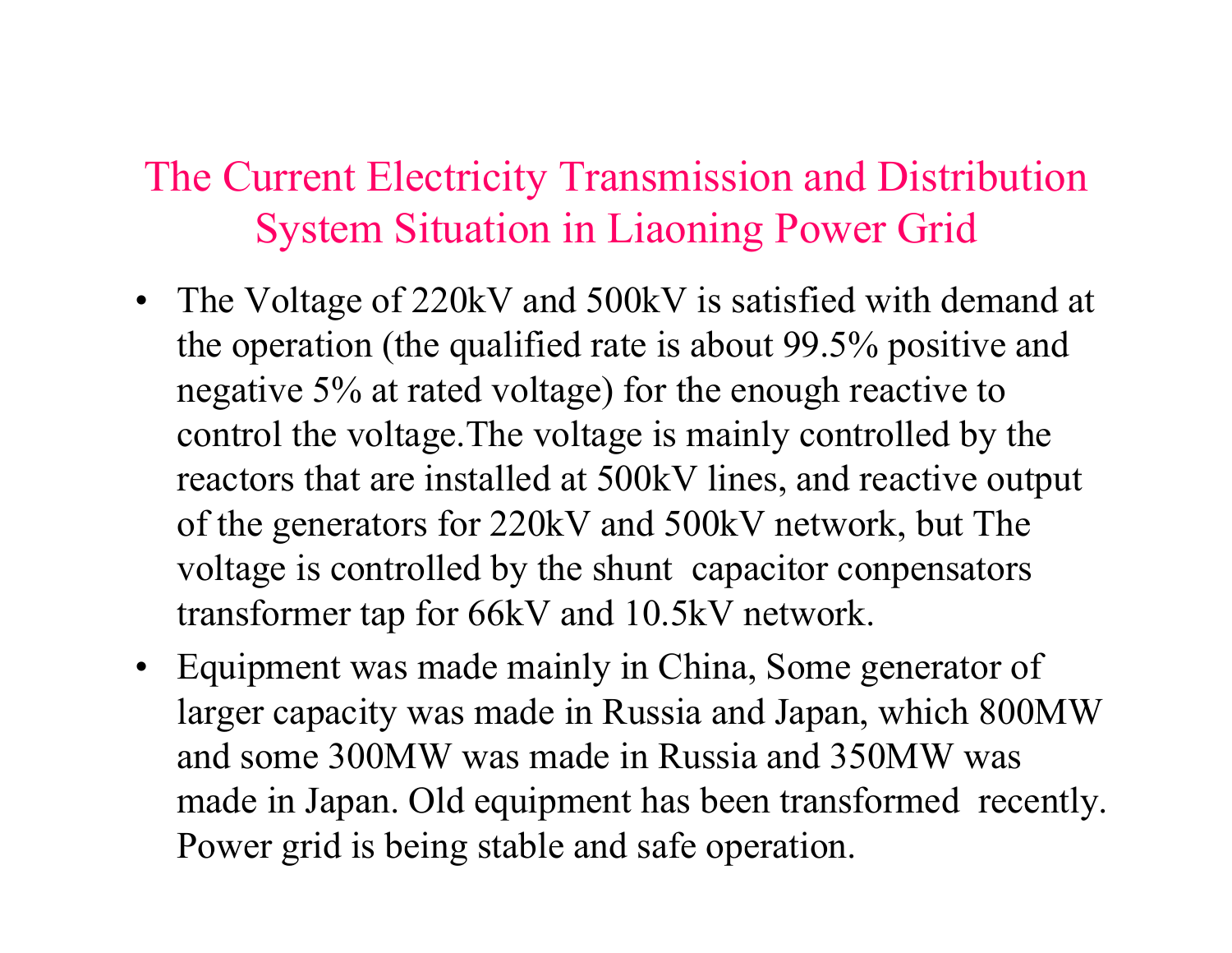- The dispatching system includes the dispatching center of Liaoning Province and local dispatching centers. There are thirteen local dispatching centers. The dispatching center of Liaoning Province applies the CC-2000 dispatching automatic system to finish data collection, monitoring and control.
- Software on line for security, stability, economic and market has been studied and applied in dispatching center of Liaoning Province, which includes: state estimation, power flow calculation, static security analysis, safe constrained dispatching, load forecasting, generation schedule, voltage stability analysis, transient stability analysis, dispatcher simulating system, optimal power flow and automatic generation control.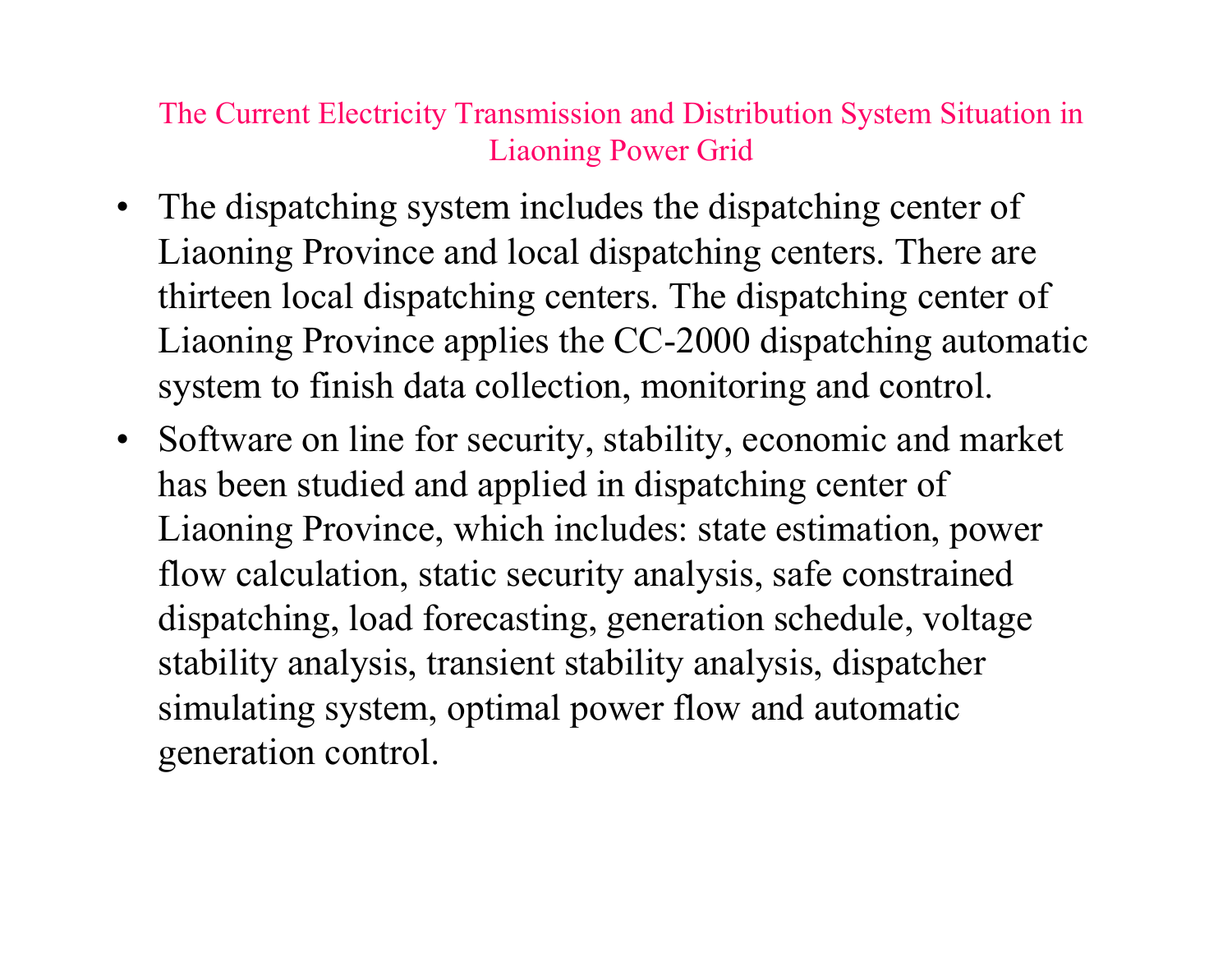- Technology supporting system for electric power market has been built.
- Communication system will been transformed to ATM.
- $\bullet$  Electric transmission system is 220kV and 500kV network, and main network structure is 220kV. There is one loop network of 500kV, next will be built late. Electric distribution system is 66kV and 10.5kV network.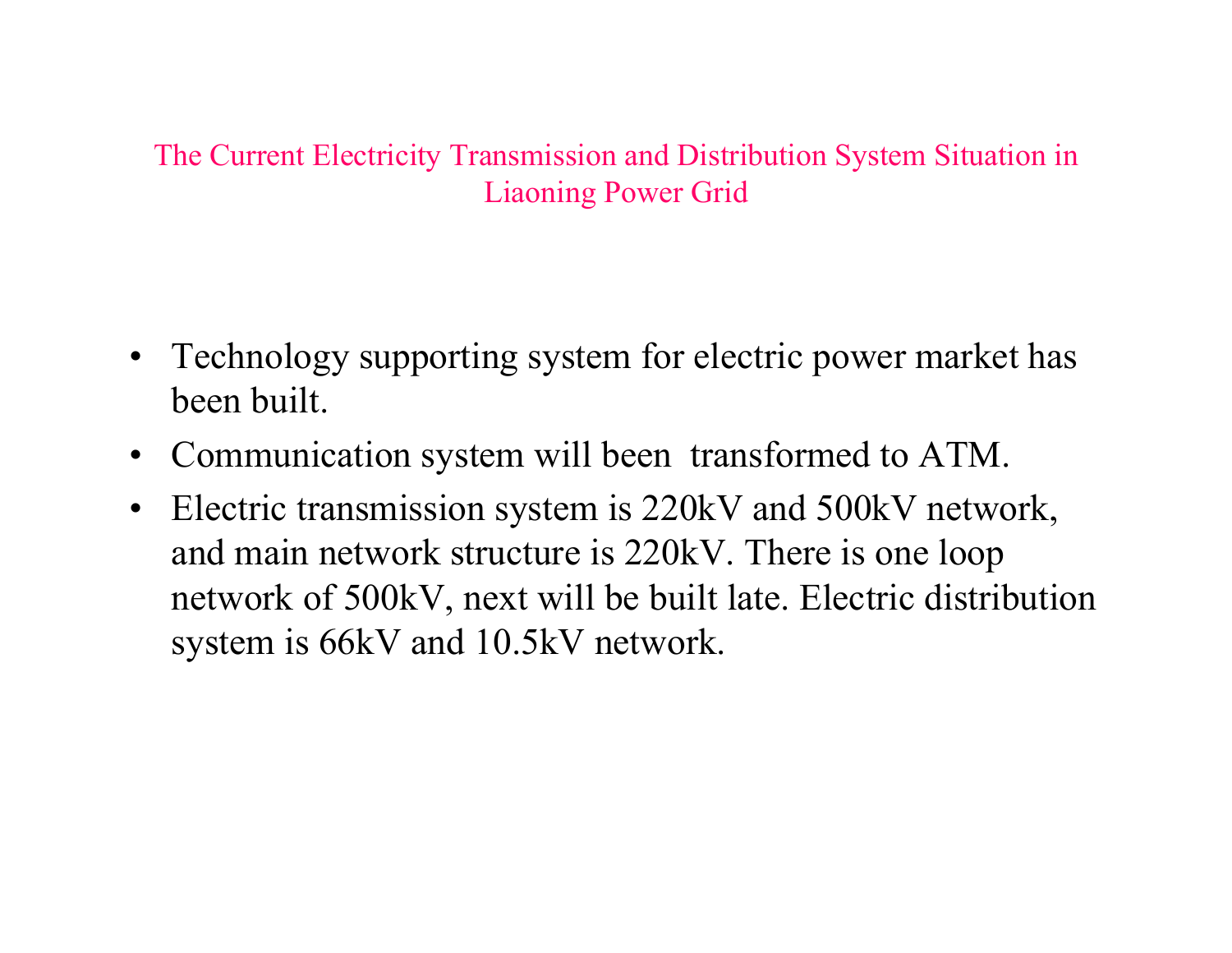$\bullet$  It is possible that Liaoning power grid is connected with north Korea and Northeast power grid is connected with Russia.

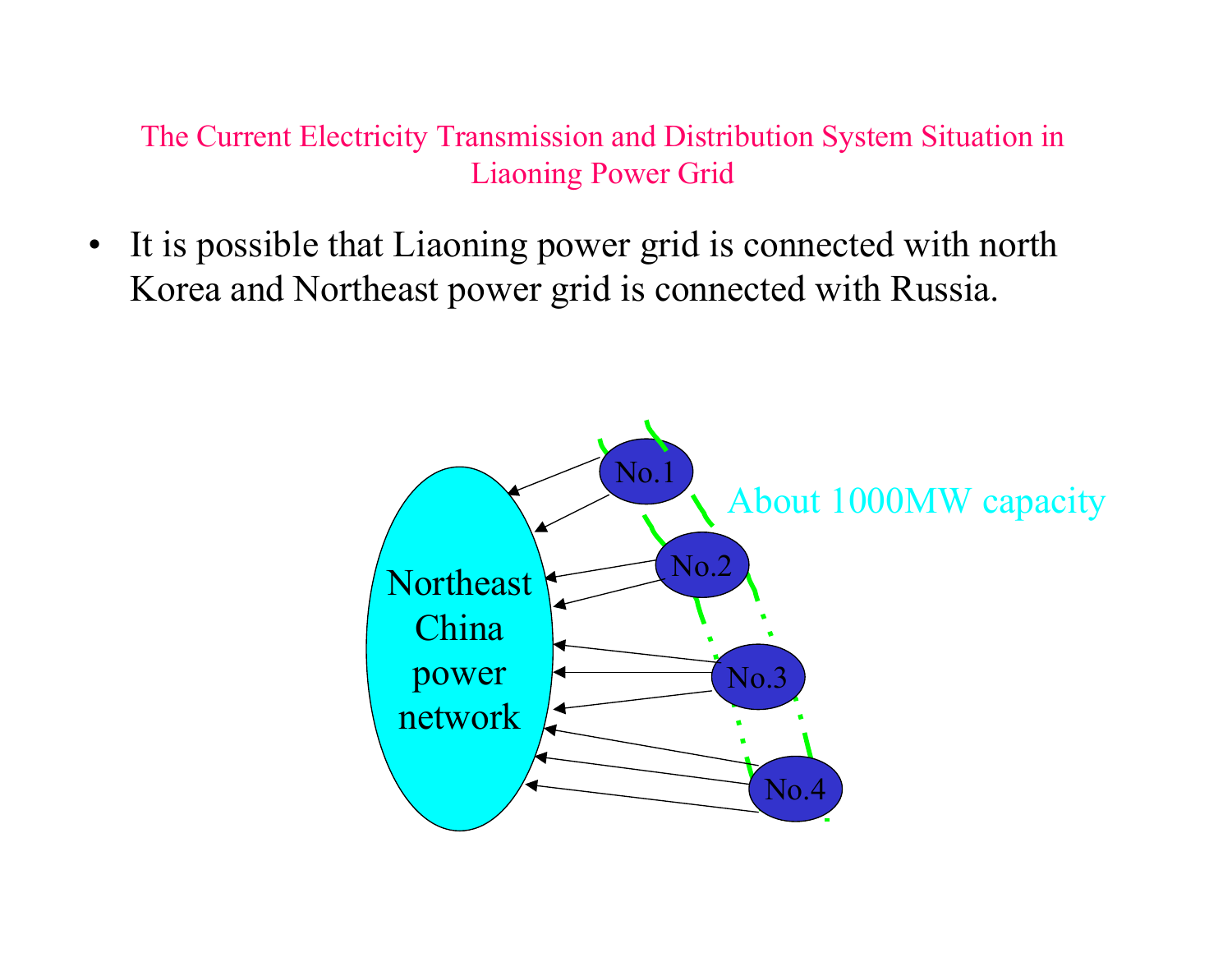## Conclusion

- The cost is much larger and benefits are also much larger in the regional power grid.
- The barriers of the regional power grid interconnection in technology and management can be overcome.
- The benefits of the regional power grid interconnection are very huge.
- The current and anticipated supply and demand situation in Liaoning power grid can not tense.
- The current electricity transmission and distribution system situation in Liaoning power grid has the condition to complete interconnection with other regional power grid.